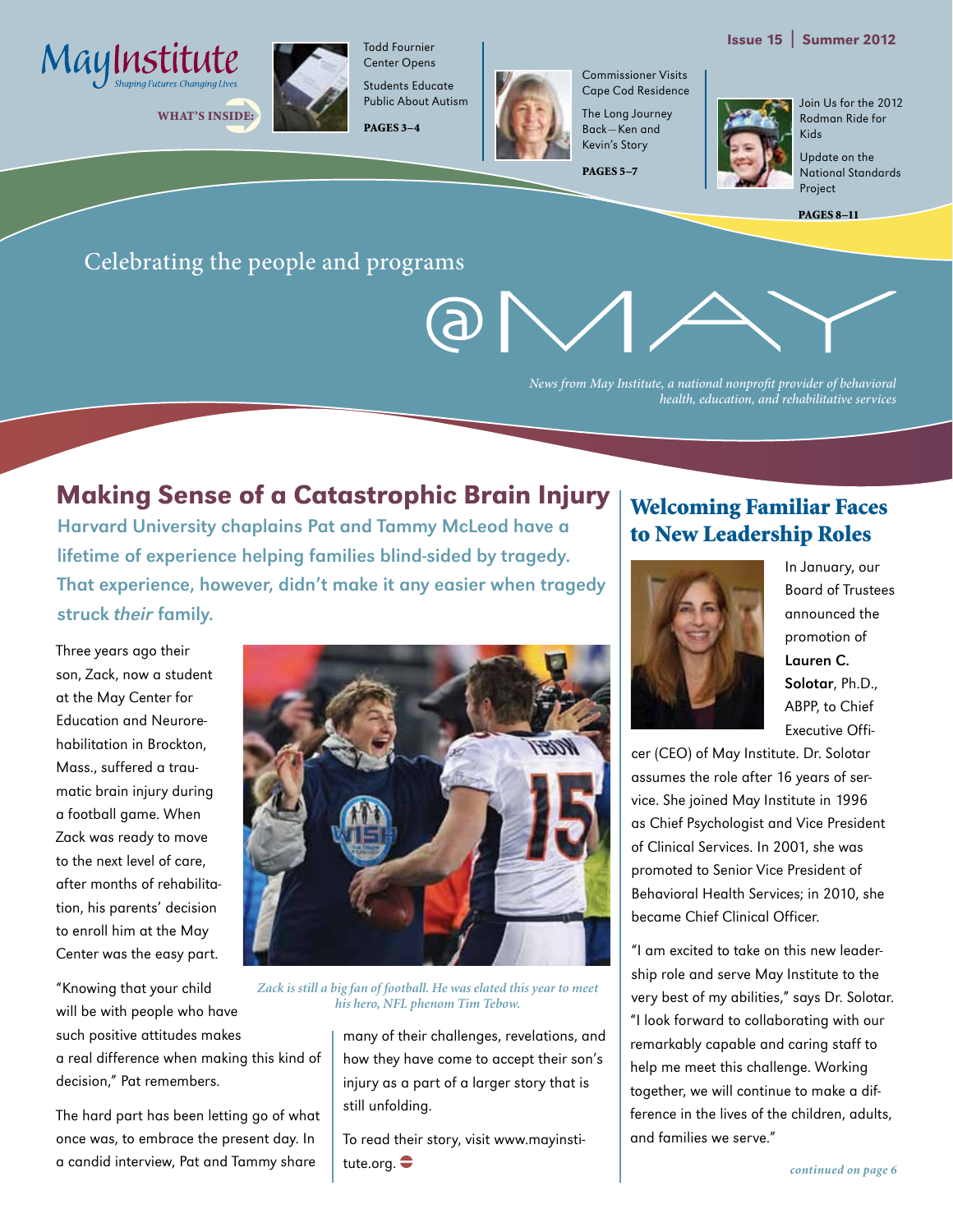#### **Letter from our PRESIDENT**



Dear Friends,

Times of transition are often significant moments in a person's life.

Throughout our nearly 60-year history at May Institute, we have paid particular attention to those moments, as they often help define future life outcomes. Moments like the transitional period following the news of an autism diagnosis. The critical period following a brain injury before a child is ready to return to his or her community. The time an individual with mental illness spends in the treatment and recovery process.

And, for a young person with special needs, the months and years leading up to the transition to adulthood, and into adult systems of care.

The opening of our newest center reflects our commitment to making the most of that critical period of transition to adulthood. The Todd Fournier Center for Employment Training and

Community Inclusion is the latest addition to our Randolph campus in Massachusetts. The Center functions as a "school within a school," serving young people and preparing them for future success.

The recent dedication and ribbon-cutting ceremony of the Fournier Center held special meaning for many of us, as we welcomed Todd Fournier's family, friends, and co-workers to celebrate Todd's life and dedicate the Center to his memory.

This year also marks a time of transition for May Institute, and for me personally. As you will read in this issue, our Board of Trustees and I had the tremendous pleasure of announcing the promotion of Dr. Lauren Solotar to the position of May Institute's Chief Executive Officer. I know that Lauren will guide the organization forward with wisdom, compassion, and a deeply held commitment to improving the lives of individuals with special needs.

As I move closer to my retirement in 2013, I have a renewed appreciation for the work accomplished every day at our programs across the country, and for the support, generosity, and friendship of each of you. Until then, I will use this time of transition to do all I can for May Institute as we prepare for a new chapter in our history.

Sincerely,

Walter P. Christian, Ph.D., ABBP, ABPP President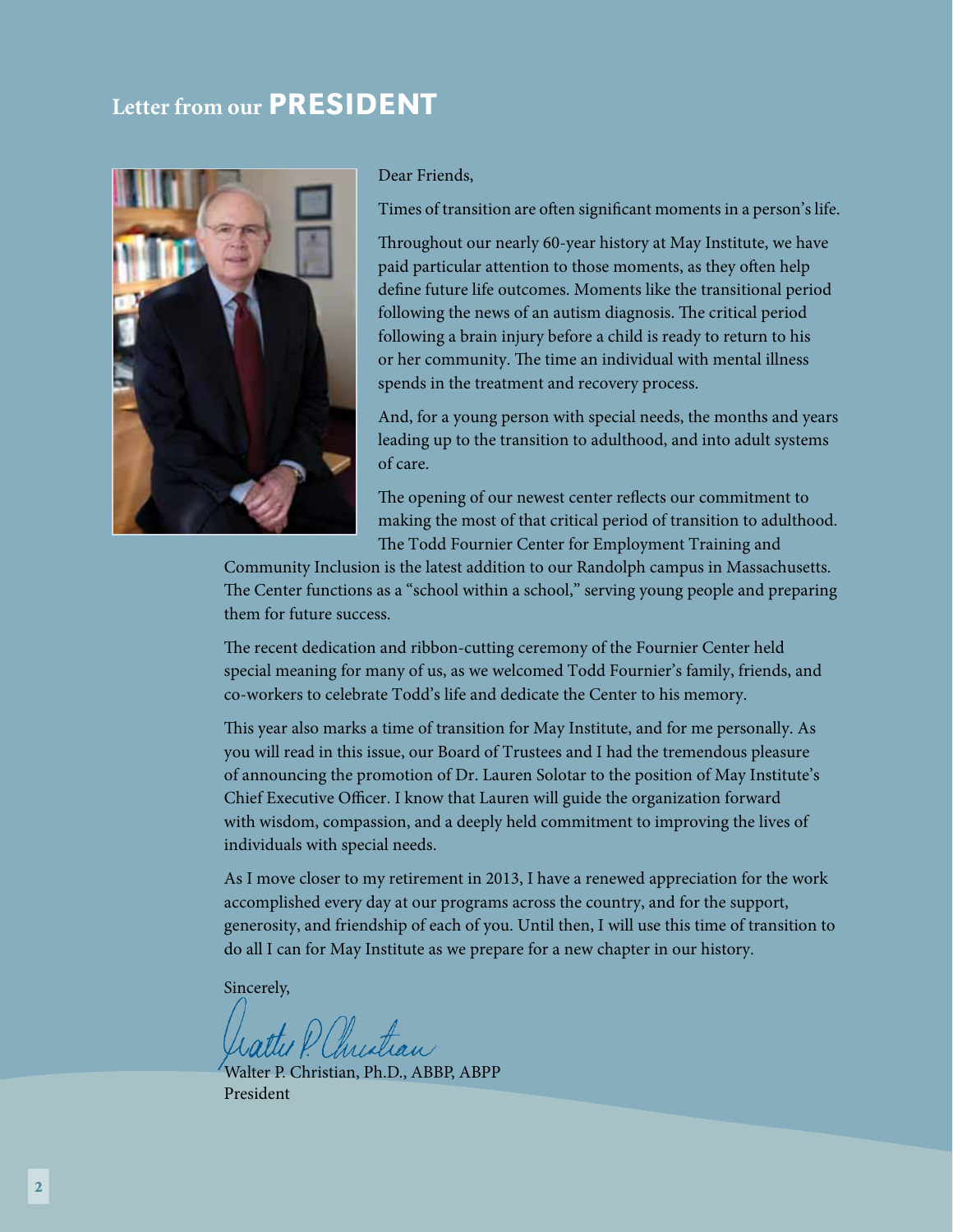#### **Fournier Center Ribbon-Cutting Ceremony Brings Family and Friends Together**

**Balloons floated gently overhead at the conclusion of the dedication ceremony for the new Todd Fournier Center for Employment Training and Community Inclusion.** 

The Center, named after a beloved May teacher and job coach who lost his courageous battle with cancer in 2010, is the most recent addition to the May Center school campus in Randolph, Mass. Its mission is to help young people with autism secure meaningful employment and achieve greater independence.

Among the more than 100 guests that day were members of Todd's immediate and extended family. "We are so profoundly proud of Todd and the incredible 'Todd Fournier Center' dedicated in his memory," wrote Paul and Barbara Fournier, Todd's mother and father. "Through your remarkable thoughtfulness, generosity and caring, you have given Todd and the Fournier family an unforgettable tribute that has touched all of us deeply."

They continued, "We can be comforted in knowing that it is not the number of years in one's life, but rather how well one has lived in those years. For us, the dedication was such a proud moment in which Todd and his life were thoughtfully honored. The Todd Fournier Center held the most wonderful surprises inside and out. We will forever be grateful."

To learn more or to view the event photo album, visit www.mayinstitute.org.



*The dedication was a proud moment for Todd's parents, Paul and Barbara Fournier.*



*Members of the May Institute family joined the Fournier family for a photo as they stand before Todd's memorial.*



*May Institute President Dr. Walter P. Christian cuts the ribbon in front of the new Fournier Center as staff and family members look on.*

*Guests look on as the balloons were released.*



3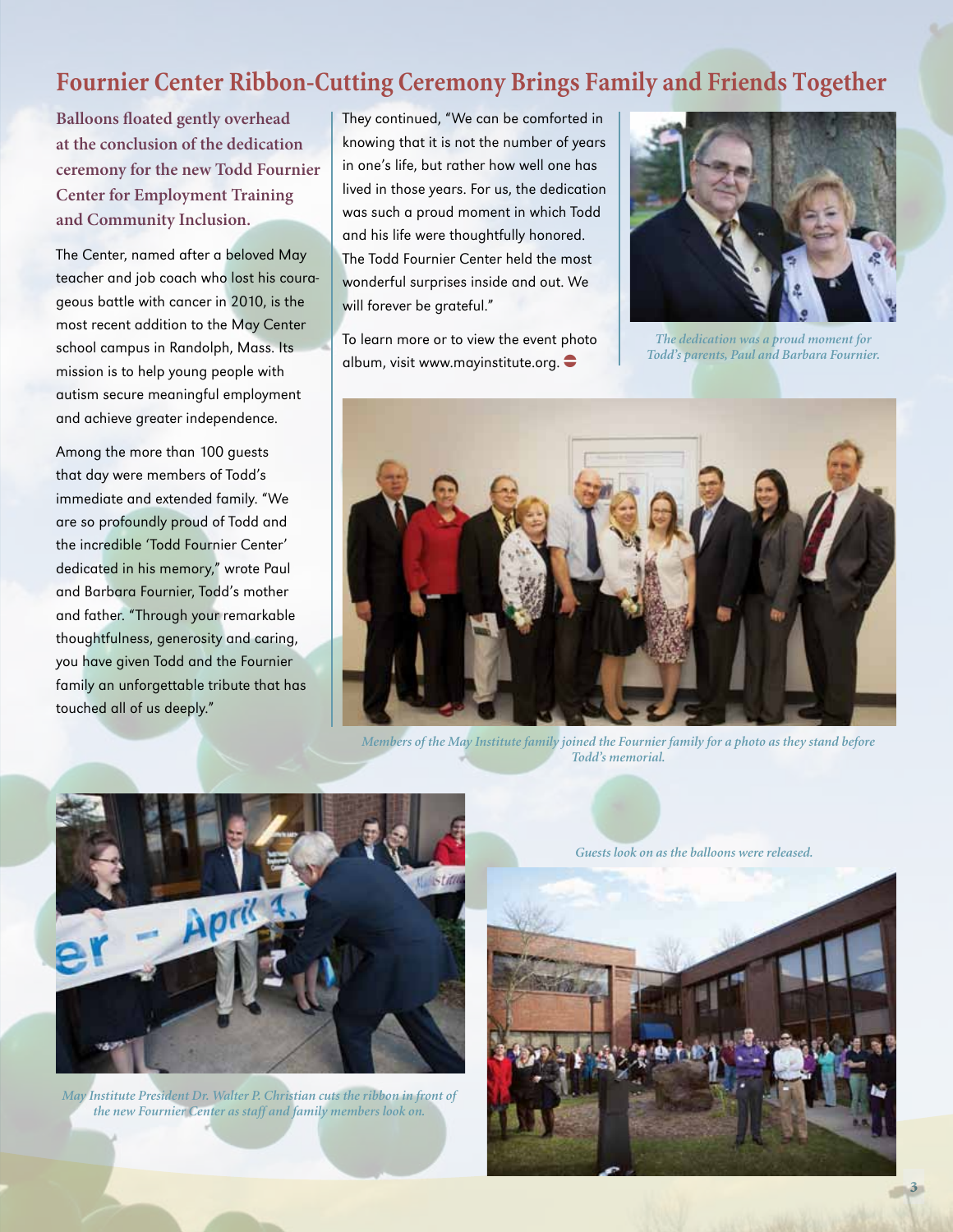## **NORTHEAST<sup>®</sup>MA**

### May Center Students Educate public About Autism

Millions of commuters in Massachusetts had an opportunity to learn about autism, thanks to the return of a powerful public awareness campaign, "What Does Autism Look Like?" The popular campaign, launched during April—National Autism Awareness Month—puts a human face on the disorder.

Created by May Institute and the National Autism Center, the campaign included 1,000 informational pieces displayed in subway stations and on subway cars, buses, and commuter trains across the Massachusetts Bay Transportation Authority (MBTA) system.

This year, the campaign showcased new faces among the eight children, adolescents, and young adults featured.

For Jill Gichuhi, the mother of 10-year-old Josephat, the campaign provided her family with an important opportunity. "There are differences between children with autism and their typical peers, but they are still first and foremost children. Our hope is that the campaign on the MBTA helps

people understand that," says Jill. "And, we want what every parent wants—to have our child be able to live, play, go to school, and become a successful adult. The difference? We need the supports and services to help us make that possible." $\bullet$ 



*"What Does Autism Look Like?" It looks like Drew, one of more than 13,000 school-aged children in Massachusetts with autism. Here, Drew sits in front of his poster.*

*"What Does Autism Look Like?" It looks like Josephat, who has benefited from early intervention and effective treatment.*



*"What Does Autism Look Like?" It looks like Amaya, one of the more than half a million children in the United States with autism.*

colo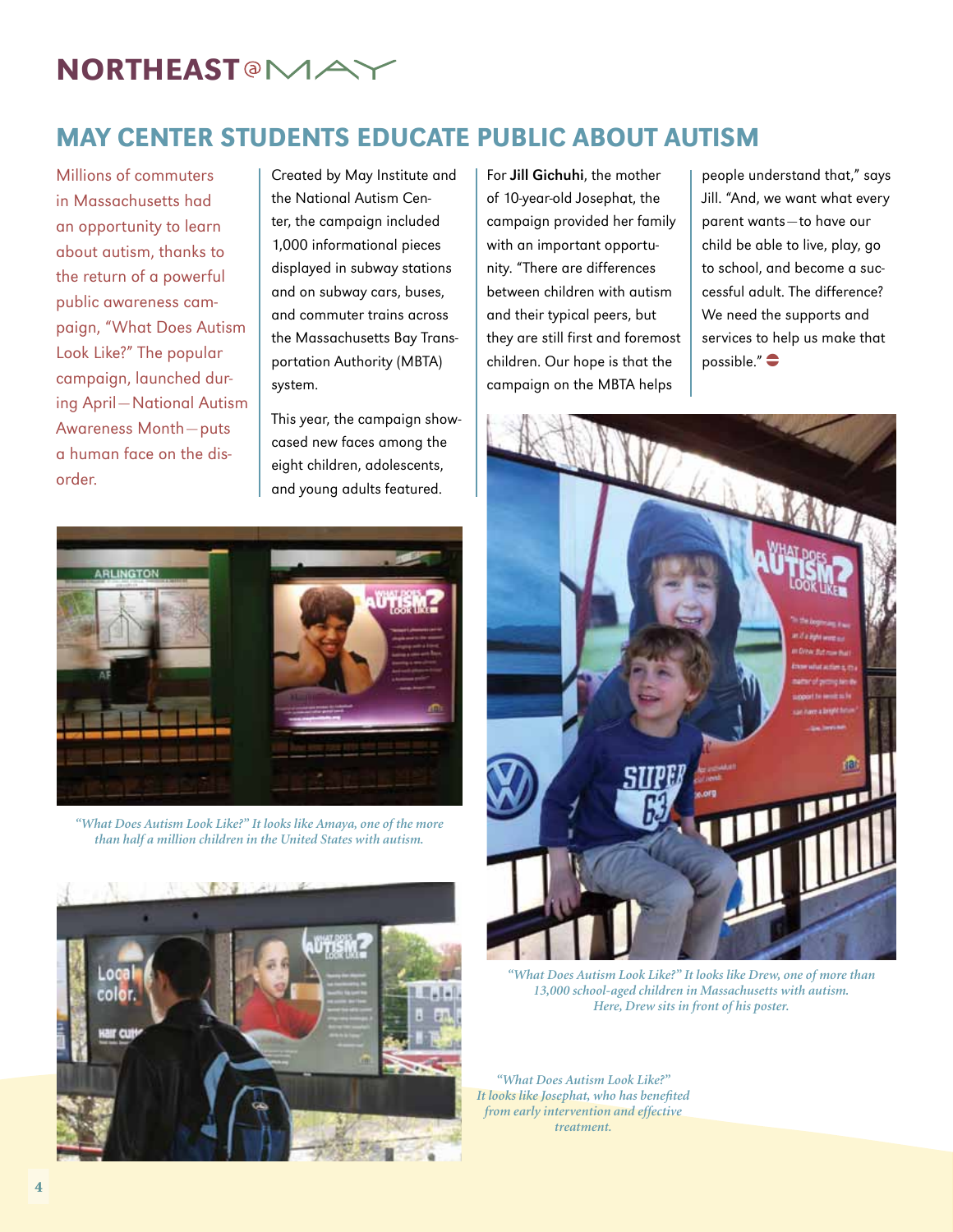## Massachusetts DDS Commissioner Visits Cape Cod Residence

Four residents of one of our adult homes on Cape Cod had a very special visitor recently—Elin M. Howe, Commissioner of the Massachusetts Department of Developmental Services (DDS).

On the recommendation of the director of the Cape Cod area office, Commissioner Howe toured our residence in Hyannis following a DDS staff recognition breakfast. After her tour, she and the home's four residents enjoyed a visit.

"It was quite an honor to be the only site chosen from among all the residential providers on Cape Cod," says Joe Realbuto, M.H.S.A., M.Ed.,



*Commissioner Howe (middle row, second from left) during her visit with residents and staff.*

Vice President of Adult Services. "Commissioner Howe was very impressed with our Raynham Day Habilitation

program when she visited four years ago. It was nice that she was now able to visit one of our residential programs.

"We try to create a home environment that gives the men and women we serve the opportunity to become active, happy, participating members of their communities," Realbuto adds. "Our goal is to help each one of our residents achieve the highest level of independence possible."

May Institute Centers for Adult Services are located in Massachusetts, Connecticut, and Florida. They serve hundreds of individuals with special needs related to autism or other developmental disabilities as well as those with physical or mental health  $concerns.$ 

#### Collaboration Benefits Families in Southeastern Massachusetts

When People, Inc., was awarded a grant to expand its Healthy Families Massachusetts (PIHFM) home visiting program in Fall River, Mass., the organization turned to May Institute's Behavioral Health Services division for assistance.



People, Inc., is a nonprofit human services agency that helps people with disabilities live

healthy, independent lives. The expanded grant identified Fall River as an area of priority need due to its high level of children living in poverty, and issues related to domestic violence, mental health, and substance abuse.

Last fall, PIHFM and our Behavioral Health Services division formed a partnership to address the needs of that

population. May Institute's role is to serve parents referred by Healthy Families and to provide consultation to the home visiting staff in Fall River.

The collaboration works to increase parental resilience by assisting parents with mental health issues that make it difficult to build trusting relationships, maintain a positive attitude, or deal with difficult situations. It also promotes the healthy social and emotional development of children through early identification and treatment, and improved parent/child relationships. To date, our clinicians have provided mental health services to 10 families with children ages 3 and under.

"We are thrilled with the synergy created by this partnership and the positive benefit to young children and their families so far," said Janet Shartle, Program Director of Children's Services in Fall River. "We are jointly developing a group series regarding stress reduction, and hope to offer specialized attachment support through the 'Circle of Security' training later this year. The Healthy Families home visitors bring a wonderful enthusiasm, sensitivity, and energy to our partnership.

"Our psychiatrists—Roberta Apfel, M.D., and Bennett Simon, M.D.—provide consultation every two weeks, and clinical services on a priority basis to identified parents. In addition, two of our staff members are currently post-graduate fellows studying at the Infant Parent Training Institute sponsored by Jewish Family and Children's Services of Waltham, Mass., with the goal of providing effective interventions for parents and their infants and children." $\bullet$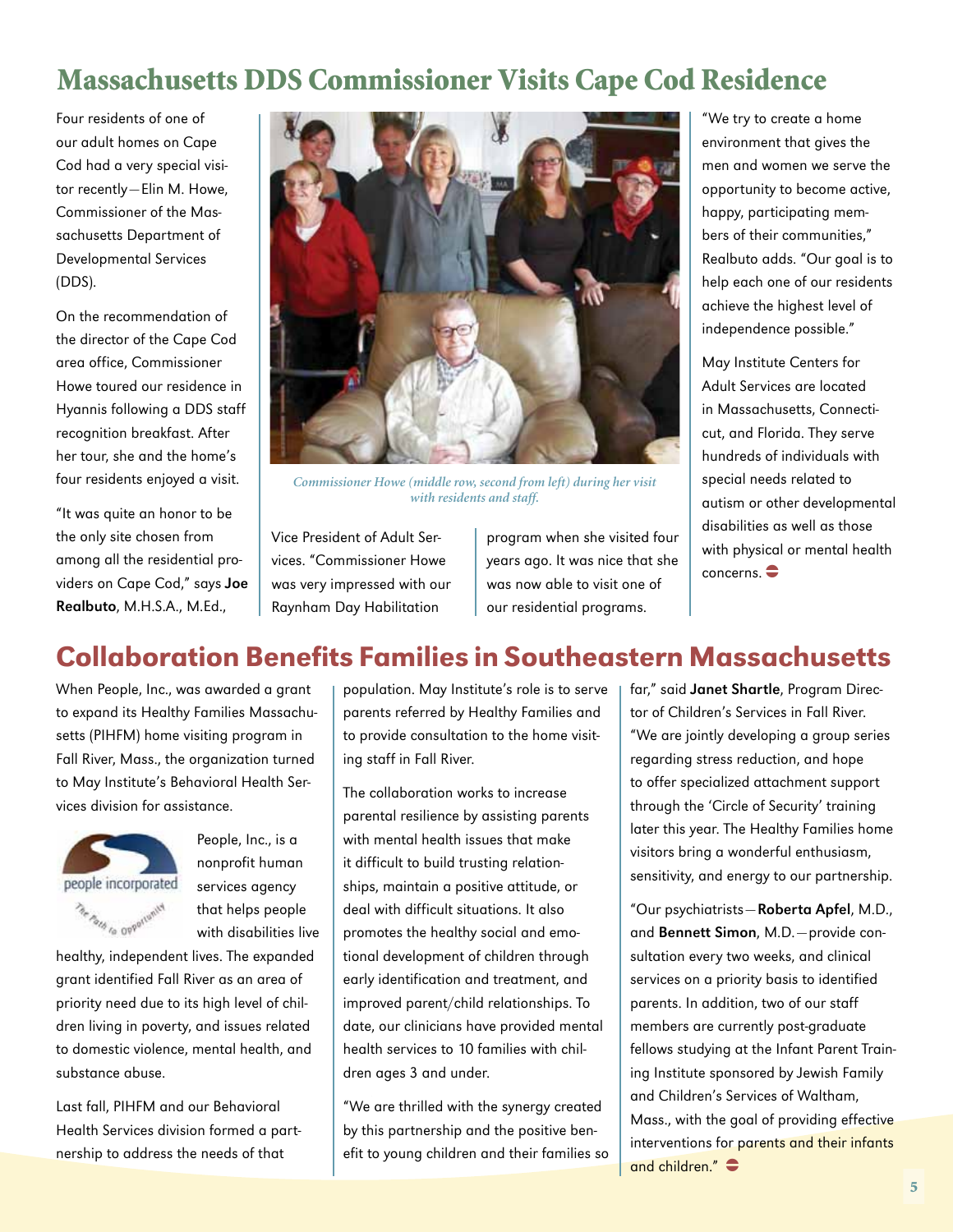## continued from page 1



Also announced was the news that Walter P. Christian, Ph.D., ABBP, ABPP will retire in January of 2013 after 35 years of leader-

ship at May Institute. Dr. Christian will continue to serve as President for the remainder of this year.

"This change in leadership represents the first phase of a succession process designed to ensure a smooth and seamless transition upon Dr. Christian's retirement next year," said Board Chairman Dr. Don Ricciato. "At that time, Dr. Solotar will become both President and CEO of May Institute."

Dr. Ricciato continued, "During his long career, Dr. Christian has made a lasting contribution to the fields of human service management, organizational development, clients' rights, and service programming."

Another key leadership change is the appointment of Deidre L. Donaldson,

Ph.D., as Chief Clinical Officer. Dr. Donaldson provides clinical oversight for all Institute programs. She sets standards for clinical prac-



tice, supervises clinical procedures and interventions, and has oversight of professional training programs and research.

Prior to her recent promotion, Dr. Donaldson served as May Institute's Director of Pediatric Psychology Services, and was the Director of the Fernandes Center for Children and Families at Saint Anne's Hospital in Fall River, Mass.  $\bullet$ 

#### Familiar Faces... **iPad Helps Matthew Celebrate Rite of Passage**



*Matthew uses his iPad during the ceremony, as parents Michael and Suzanne Emmi assist him.*

Suzanne and Michael Emmi decided their son's autism was not going to prevent him from having a bar mitzvah. Staff at the May Center school in Woburn, Mass., agreed. Combining high tech with high touch, they found a way to give 13-year-old Matthew a "voice" for this very important milestone.

Jaimie Hoover, the school's Executive Director, had the idea to use the iPad to enable Matthew, who has autism, to increase his participation in the

ceremony. Matthew's parents, rabbi, cantor, Hebrew schoolteacher, and May Center staff worked to design a unique program that would take Matthew's special needs into consideration, while also upholding tradition.

To learn about Matthew's heartwarming story, and how creativity and technology made his day even more wonderful, visit www.mayinstitute.org to read his story in the Boston Globe or watch the FOX news segment.  $\bullet$ 



#### **…to Parents of Children with Autism**

People can be cruel even when they don't mean to be. Yet the absence of ill intent is of little comfort to a person with autism, or a member of their family, when they are the target of a careless reference, lingering stare, or impatient gesture.

To help inform the public about how to be more supportive of the autism community, we surveyed civilian and military parents of children with autism enrolled in our programs and special education schools. We asked them to identify insensitive remarks that have been directed at them and their families.

They also weighed in on the facts about autism that most people "don't get." The resulting media advisory and feature stories in Exceptional Parent magazine have had thousands of "shares" on Facebook and other social media platforms.

To read the results, visit www.mayinstitute.org.  $\bullet$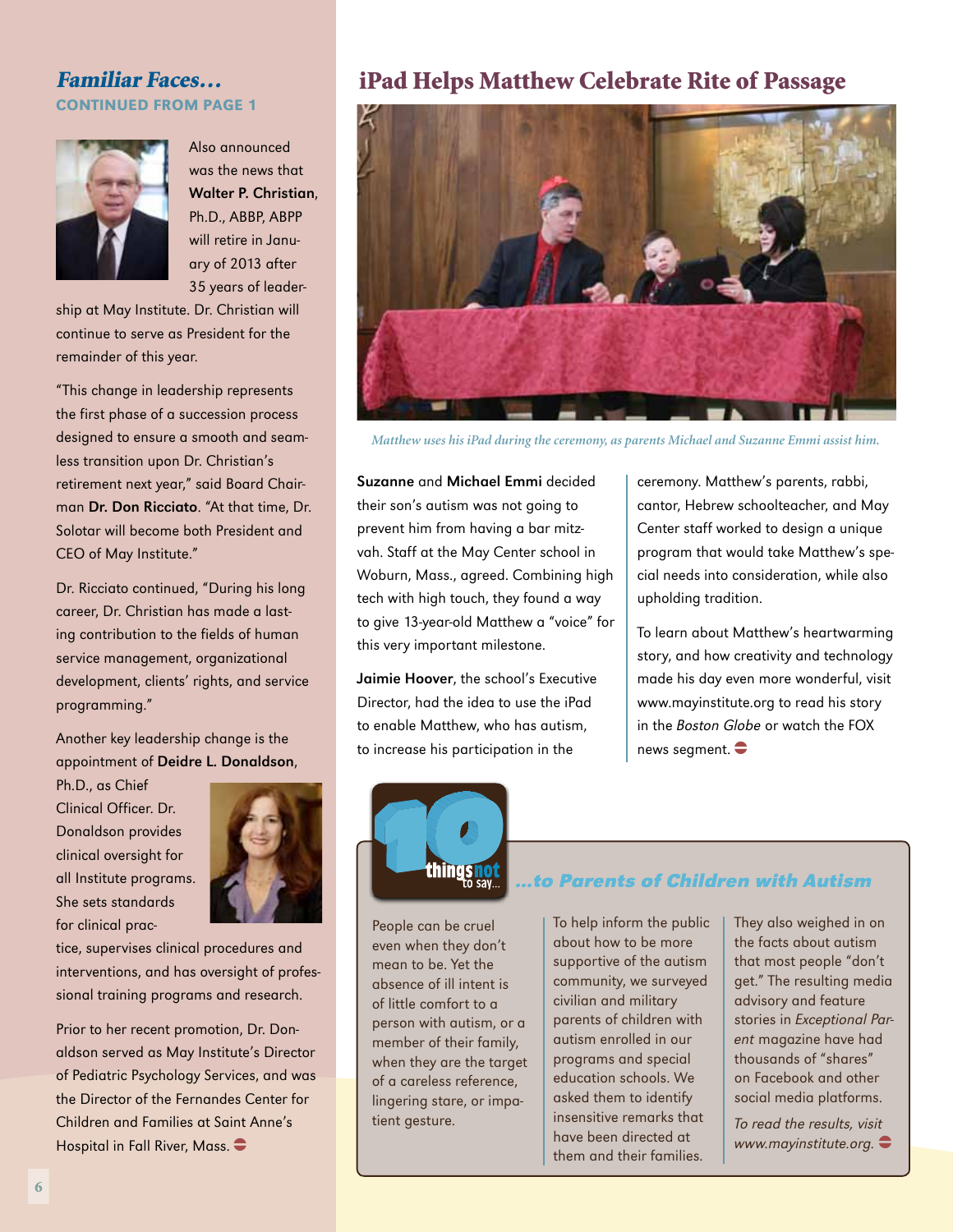#### The Long Journey Back Finding One's Place in the World

Special bonds between our staff and the individuals they serve are created every day. It is through those bonds that extraordinary milestones are realized.

This is the story of two men. One is Kevin, a 40-year-old who has spent a lifetime working to overcome a complicated set of compromising mental disorders, who is a resident of our Adult Services program in Conn. The other is 52-yearold Ken Taylor, a retired Navy petty officer who works as a May Institute Program Coordinator. He has played a pivotal role in helping Kevin confront and overcome his personal demons. This is the beginning of their story.

#### *A Mother's Heartbreak*

[Ken] I was 39 and had just retired from the Navy, where I served in various leadership roles and spent most of my sea duty at the South Pole. My wife and I had met Kevin's mother, Betty, while working together at a local animal rescue league. She was lovely and often spoke of Kevin, who did not live at home.



*Ken (right) and Kevin take a stroll on a recent sunny afternoon.* 

us that her son struggled with a number of behaviors that started at a very young

Betty shared with

age. Later on I learned that these behaviors involved a complex set of disorders and medical conditions that included schizoaffective disorder, impulse control, diabetes, and Tourette's syndrome which, in Kevin's case, is displayed as stuttering when he is anxious or excited.

Like many parents of children with special needs, Kevin's mother didn't feel she had the ability to take care of Kevin in a way that would keep him safe. When his mother finally made the very difficult decision to transition Kevin into a state residential program at the age of 7, she unknowingly relinquished guardianship to the state.

According to Betty, state policies and procedures were different 35 years ago than they are today, and it was virtually impossible for her to remove him from the state's care. This caused pain and suffering for both of them in the years to follow as he was shuffled from one program to the next.

#### *A Sobering Introduction*

Kevin was allowed to come home for visits a few times a month. I remember when my wife and I met him for the first time. I will never forget that day. I was

> both horrified and heart-broken when I saw Kevin.

He was in his late twenties, but looked so much older. At 5'4", Kevin weighed almost 340 pounds. When he arrived at the house and shuffled towards us, he was completely disheveled, drooling a bit, and incoherent. When we sat down to eat, he stared at his fork for a full

three minutes before he could even put the food in his mouth.

No person should ever have to live that way. It was appalling to me on so many levels. But, behind his broken shell, I could still see someone in there. In those eyes, I saw a man with potential. I saw Kevin…

To read the complete narrative of Ken and Kevin's extraordinary journey, visit www.mayinstitute.org.  $\bullet$ 

## notable<br>NEWS

- More than 300 media outlets carried our recent media advisory from the PR Newswire entitled, "10 Things Not to Say to Parents of Children with Autism." The advisory included survey results from parents of children with autism enrolled at May Institute's special education schools.
- Hanna Rue, Ph.D., BCBA-D, was interviewed by WFXT-TV FOX (Boston) about the Center's views on how to treat children with challenging behaviors. Dr. Rue's commentary was in response to a recent trial concerning the use of shock therapy.
- Walter P. Christian, Ph.D., ABBP, ABPP, and Lauren Solotar, Ph.D., ABPP, co-authored "Rising Autism Rates Increase Responsibilities for All of Us" in the May issue of The Provider, the flagship publication of the Massachusetts Council of Human Service Providers.
- In April, Exceptional Parent magazine highlighted the perspectives of two of the parent authors of the National Autism Center's, "A Parent's Guide to Evidence-based Practice"—Katherine Bray and Janet Amorello. The article is written by Patricia Ladew and Hanna Rue, Ph.D., BCBA-D.
- Marisa Morelos, Psy.D., discussed the proposed changes to the DSM-5 in the New England Psychologist article, "Possible Change in Autism Definition Raises Concern."
- Several clinical staff were featured in a special report on autism, published in the Fall River Herald News. The discussion on diagnosis and treatment included commentary from Marisa Morelos Psy.D., Nina Pinnock, Ph.D., BCBA-D., and Leslie Sutro, Ph.D.
- Expert columns published in the West Springfield Republican included "Gaining Fluency Skills Key to Learning," by Shannon Kay, Ph.D., BCBA-D, and "Regular Praise Can Head Off Attention-Seeking Disruptions," by Teka Harris, M.A., BCBA.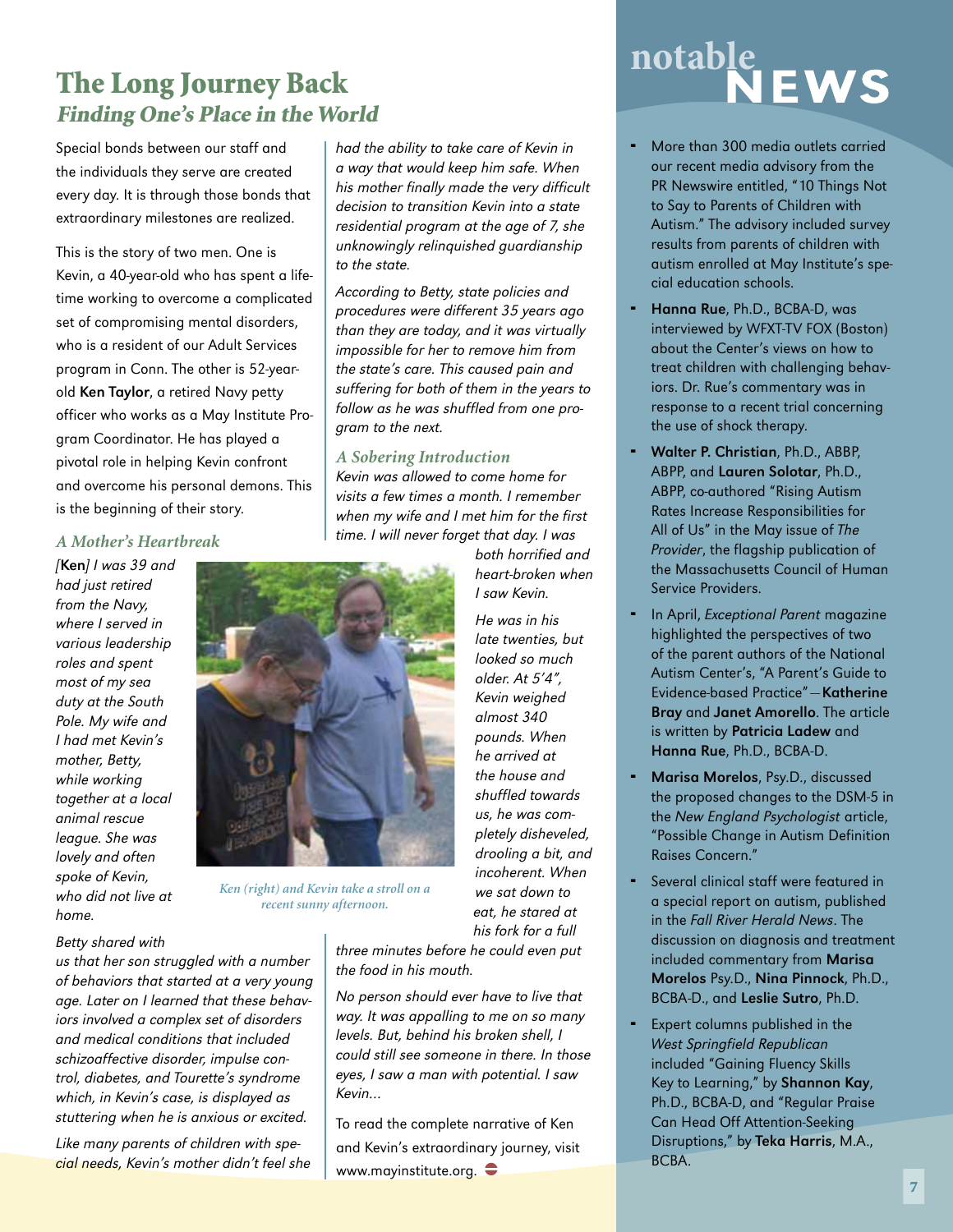

## grants&gifts notable

We are truly grateful to the corporations, foundations, and agencies that support our vital services through their grants and donations. Recent supporters include:

Through the 2011 Combined Federal Campaign, federal, postal, and military donors across the world pledged \$74,800 to May Institute and more than \$220,000 to the National Autism Center. Their support will allow us to continue providing specialized care to individuals with autism, brain injury, and other special needs.

The Massachusetts Department of Elementary and Secondary Education awarded \$9,000 in grant money to the May Center for Education and Neurorehabilitation in Brockton and the May Centers for Child Development in Randolph, West Springfield, and Woburn. The grant will provide teachers with access to ongoing training and technical assistance in the areas of curriculum development, instructional practices, and classroom assessment.

Telamon Insurance & Financial Network matched our fundraising efforts during National Autism Awareness Month in April with a gift of \$3,000.

Kate's Voice awarded a \$1,100 grant to the May Center for Education and Neurorehabilitation in Brockton, Mass., to provide music therapy classes three times per week. These sessions will give our students the opportunity to develop better communication skills, and gross and fine motor skills.

#### Community Spouses' Club of Fort Benning awarded a \$750 grant to the May Center for Autism Spectrum Disorders in Columbus, Ga. This grant will allow us to purchase a social skills curriculum, teaching materials, and reinforcements for children served.

## **GIVING @MA**

#### On youR mark...Get set...Go! May Institute Joins the New Balance Falmouth Road Race

We are proud to be a benefiting charity of the New Balance Falmouth Road Race in Massachusetts through its Numbers for Non-Profits Program. This world-renowned seven-mile race takes place on Sunday, August 12.

This year, we received 10 bib numbers to give to 10 committed runners, who will individually pledge to fundraise \$1,000 for May Institute. This is a unique opportunity, as the only other way to participate in the highly competitive race is through a lottery system. It is particularly special since the race will be celebrating its 40th anniversary this year.

There are still a few bibs available. To sign up or for more information, contact Alice Silver-Heilman at 781.437.1287 or asilver-heilman@ mayinstitute.org. We would love to have you on our team! $\bullet$ 

#### Ride with Us in the 2012 Rodman Ride for Kids!



*Enthusiastic riders helped us raise over \$180,000 last year.*

Join us again this fall for a fun and exhilarating 25-, 50-, or 100-mile ride in the Rodman Ride for Kids event. Last year, we raised over \$180,000 through our participation in the Ride. Funds directly benefited our programs serving children with autism, brain injury, and other special needs.

Special thanks to everyone who participated, raised funds, and helped us cross the finish line!

This year, the event will take place on Saturday, September 29, and we are looking forward to raising even more than we did last year for the special children we serve!

To make a gift or for more information about the event, visit www. mayinstitute.org, or contact Alice Silver-Heilman at asilver-heilman@ mayinstitute.org or 781.437.1287. $\bullet$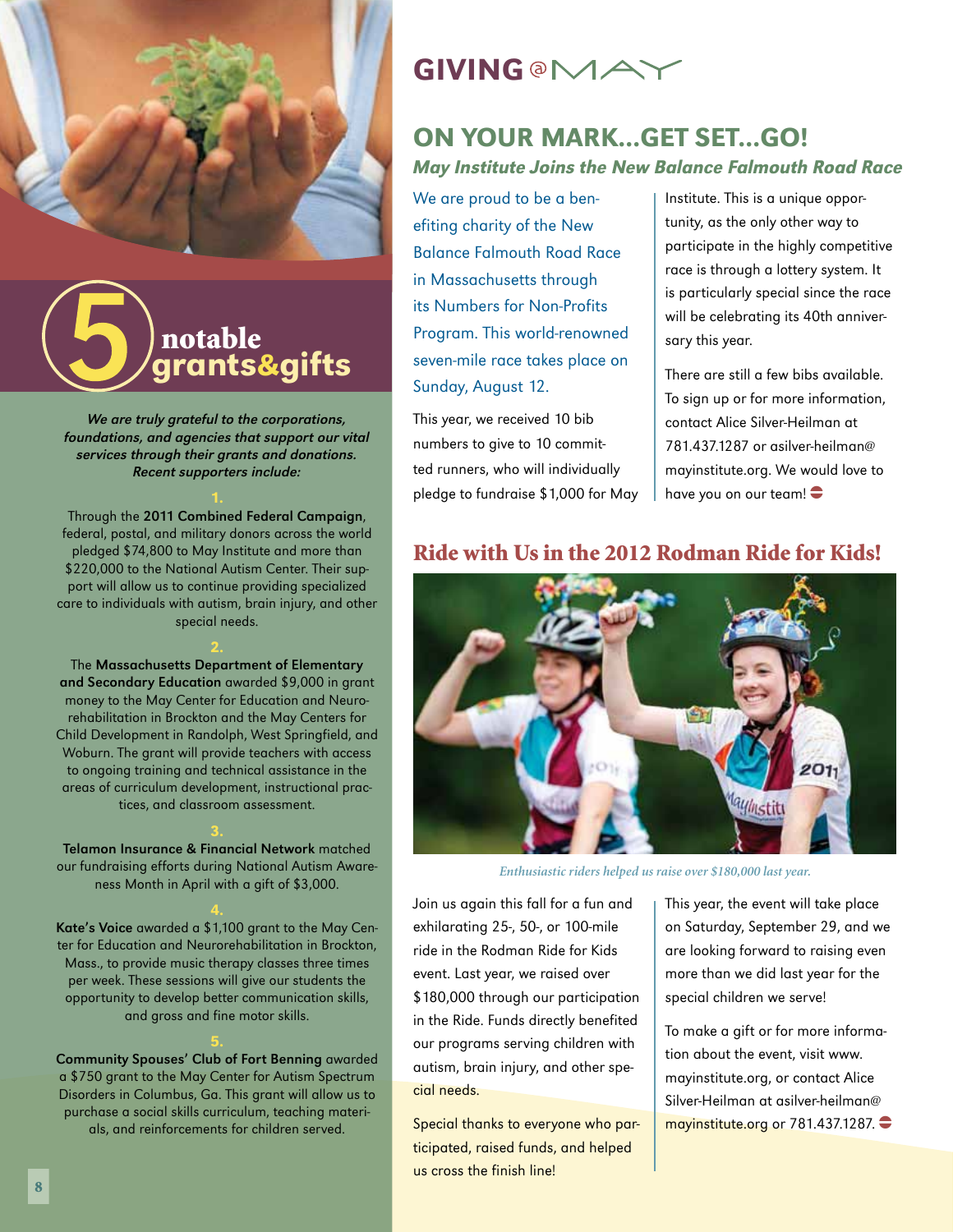## SOUTHEAST<sup>®</sup>MA

#### Expanding Services for Civilian and Military Families Across the Country

**In an effort to provide critical services to the ever-increasing numbers of civilian and military families who have children with autism spectrum disorders (ASD), May Institute has opened two new centers during the past year.** 

The May Centers for ASD in Savannah, Ga., and Williamsburg, Va., bring to eight the number of May Institute sites that serve all branches of the military across the country.

#### Tennessee Center Hosts Open House

The Center in Clarksville, Tenn., is our fastestgrowing military site. Since it opened in 2010, it has expanded from a staff of one Board Certified Behavior Analyst (BCBA), to 12 BCBAs and behavior specialists who now serve nearly 50 civilian and

military families.

Christina Giuliano, M.S., BCBA, the Center's first employee, now oversees the Center as its Program Director. She and her staff recently hosted an open house to welcome the community to their new facility. Dozens of visitors, including families, stakeholders, and May Institute staff attended the event.

"Demand for our services has increased in the Clarksville area," says Giuliano. "We presently serve 45 families under

TRICARE, and have a waiting list of 20 children from military families, and 10 children from civilian families. We are bursting at the seams in our new office, and are already looking for additional space."

The Clarksville Center offers both home-based and center-based services to provide a continuum of care to the families it serves. Staff members plan to offer social skills groups and more parent training classes in the near future.  $\bullet$ 



*Tennessee Center staff members (left to right) Ryan Jimenez, Tiffany Warrington, James Kretzer, Louise Smith, and Natasha Dziedzic, welcomed guests at the Clarksville May Center's recent Open House.*

#### Florida Group Homes Earn Top Rankings

May Institute's Florida division recently received top rankings for its intensive behavior and behavior-focused group homes from the state's Agency for Persons with Disabilities (APD).

The APD regularly updates its "scorecards" for Medicaid waiver providers, such as May Institute, who serve Floridians with developmental disabilities.

"We are very proud to have been rated number one in Florida for our residential behavioral services," says William A. Flood, M.A., BCBA, Vice President of Services for Northeast Florida. "This rating reinforces all of the hard work and dedication of staff, from direct care to program coordinators to the administration. I am honored to work with a team of such great people, who are so very committed to improving the lives of those with disabilities."

According to the press release issued by APD, all state agencies are working to develop scorecards to increase transparency and accountability to the public. The APD provider scorecards are intended to measure, evaluate, and improve performance on key measures that are important to Floridians with developmental disabilities. The long-term goal is to improve the quality of state-funded services.

"Our Intensive Behavior Programs serve more than 40 individuals with developmental disabilities," says Ralph B. Sperry, Ph.D., ABPP, Chief Operating Officer at May Institute. "We are so pleased that Florida's Agency for Persons with Disabilities has given us the highest state ranking in their evaluation. Our employees are to be commended."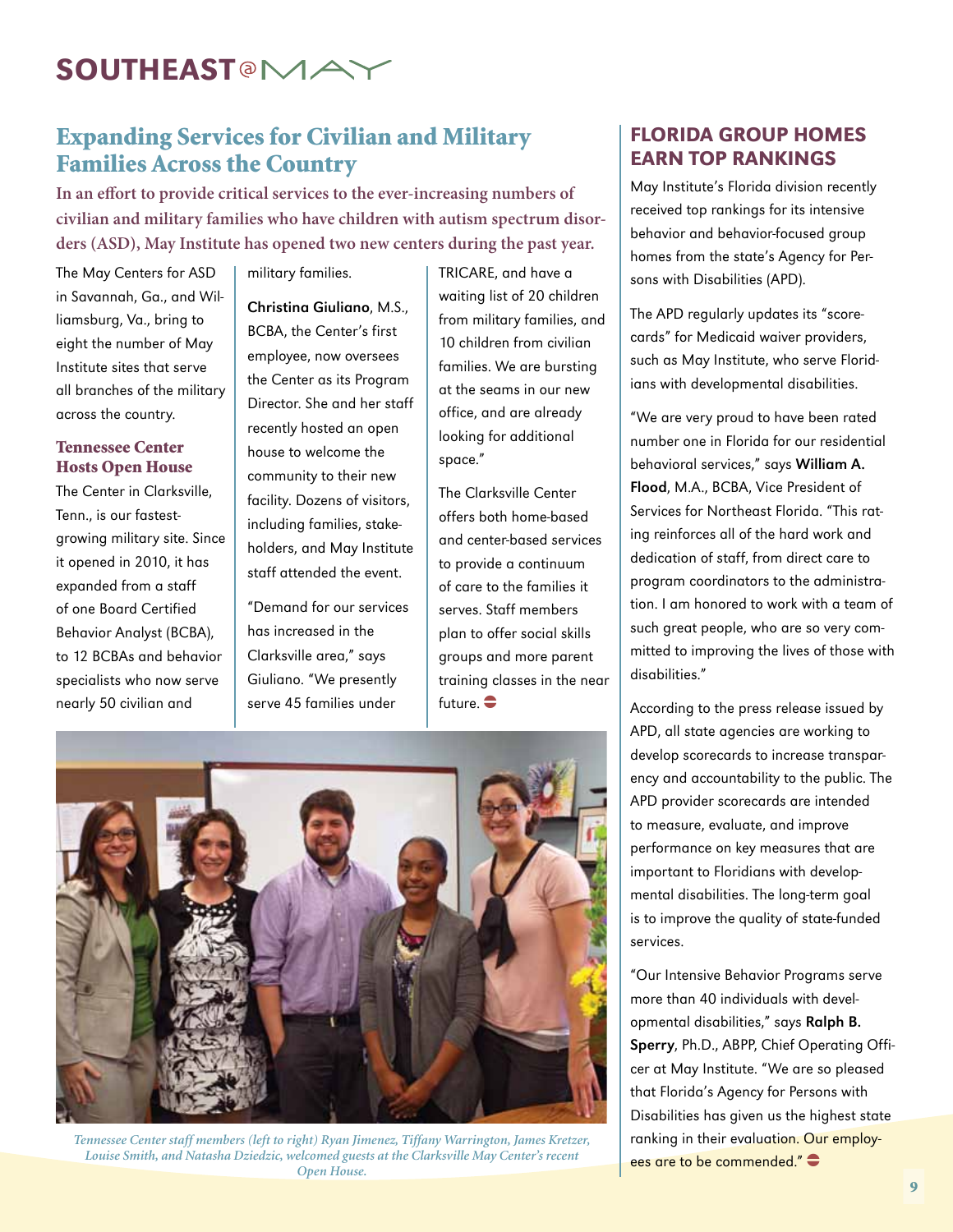## names & faces

#### Director of FCCF Named



Jeanne Paccia, Ph.D., is now the Director of the Fernandes Center for Children and Families (FCCF) at Saint Anne's Hospital, a joint partnership between the

hospital and May Institute.

A licensed psychologist, Dr. Paccia has been on FCCF's professional staff since 2003. Dr. Paccia will oversee and continue to work closely with the Center's medical director to provide coordinated specialty medical, behavioral, and developmental services.  $\bullet$ 

#### Assistant CFO appointed



We welcome back Debra Blair, M.B.A., who has rejoined our staff as Assistant Chief Financial Officer. Over the next year, she will transition into the role

of May Institute's CFO.

Blair will oversee financial operations and performance, and support the organization through efficient and effective accounting and financial systems.

Most recently, Blair worked as CFO at Riverside Community Care, Inc., in Massachusetts. Prior to that, she worked at May Institute as Director of Finance.  $\bullet$ 

#### Vocational Director announced



Scott Chausse, M.Ed., has joined us as Director of Vocational Services at the new Fournier Center (see story on page 3).

Chausse will ensure

that students ages 14–22 have vocational goals and appropriate employment, and will create and foster positive working relationships with community businesses.

Chausse was previously Service Director at Community Connections on Cape Cod. He has also worked as Associate Director of Connecticut Special Olympics.

## WEST COAST<sup>®</sup>MA

#### Bay School Families Celebrate School Staff

The Bay School (TBS) staff in Santa Cruz, Calif., were recently treated to a delicious Hawaiian-style luau by families whose sons and daughters attend the school. The celebration was in appreciation of all the wonderful things staff do for families and their children.

Adorned with leis, staff enjoyed an afternoon that featured an outdoor catered lunch and festive music. This event is one of many facilitated by parents each year.

The school's annual parent satisfaction surveys reported a 97% satisfaction with the school's education/treatment services and 100% satisfaction with its environment. "We are very proud of the work we are doing with our students.

#### First Friday Raises Funds FOR TBS

The Bay School (TBS) students participated in First Friday, an event where local businesses in downtown Santa Cruz, Calif., display artwork from local artists.

All students—regardless of their abilities—had the opportunity to present and sell their artwork at Twist, a designer



*Bay School staff members enjoyed the luau and the leis provided by the families of their students.* 

These amazing survey results and the many kind words from families let us know that we are on the right track," says Andrea Gold, Ph.D., BCBA-D, Executive Director of TBS.

The Bay School, a May Center for Child Development, is one of May Institute's four special education schools that provide services to individuals with autism and their families.  $\bullet$ 

consignment boutique. They collaborated to create dozens of amazing pieces of art, and had fun in the process! The event raised more than \$1,700 for the school.



A big thank you goes out to parent Jesse Gonzales, who directed the project, others who helped with the event, and everyone who supported TBS by purchasing artwork. $\bullet$ 

*"Birds," an original sculpture created by students at The Bay School, was a big hit at the First Friday fundraiser.*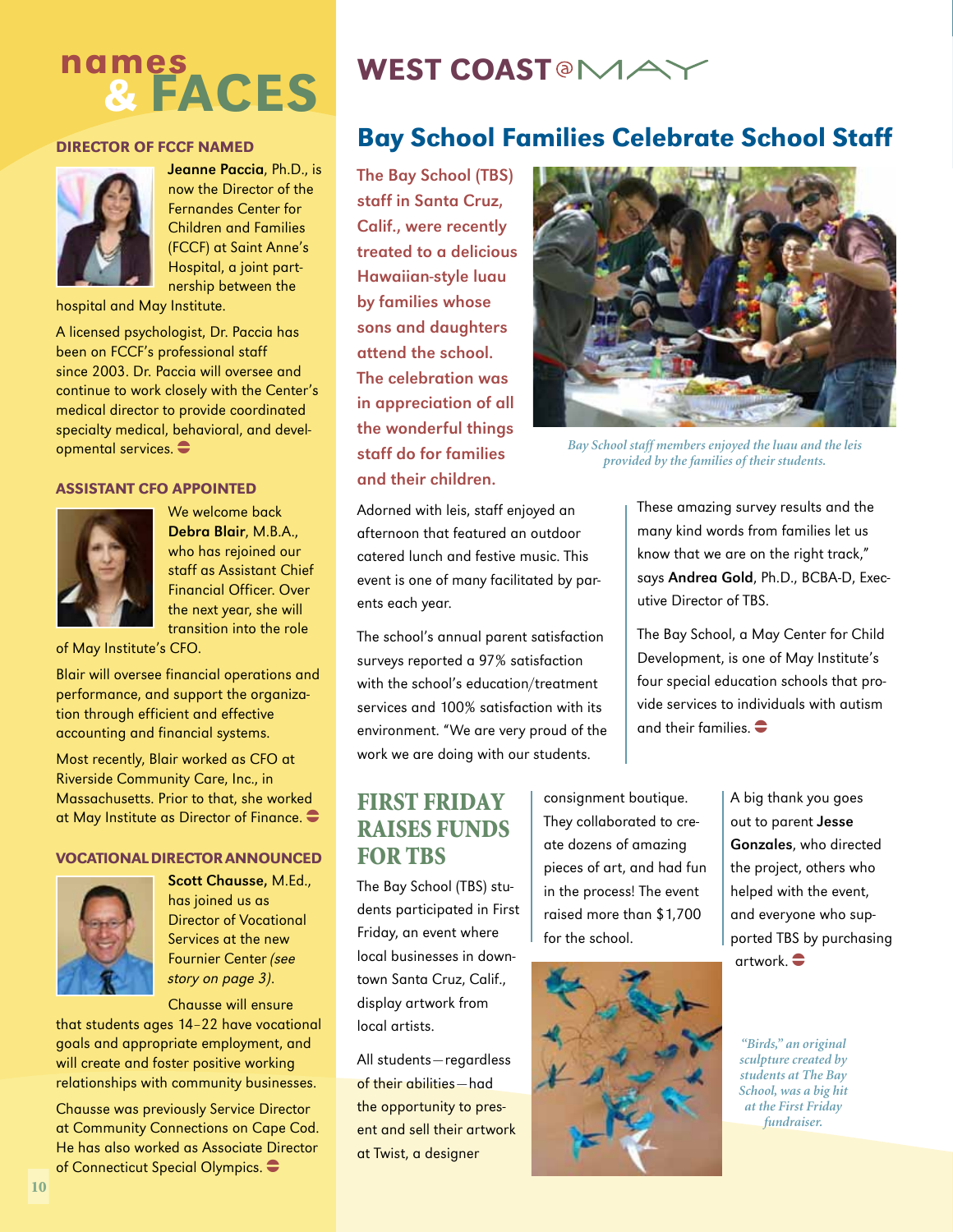# $N$  **C** National Autism Center

#### National Standards Project—The work Continues

**The first phase of our National Standards Project (NSP) culminated in the publication of a report that included 11 "established" treatments that produce beneficial outcomes and are known to be effective for individuals under 22 with ASD.**

Information about these treatments and other findings from the report are highlighted in two manuals published by NAC—one for educators, and one for parents. A third manual, intended for the medical community, is underway.

Teachers, parents, physicians, and the general public are hungry for information about effective treatments for ASD. To date, there have been more than 70,000 free downloads of the National Standards Report and the two published manuals from NAC's website (www.nationalautismcenter.org). Thousands of individuals, organizations, and schools have also purchased print copies of the publications.

NAC is currently working on the NSP-II, a follow-up to the original project. The focus of the second phase of this project is to review the treatment literature for adults

(i.e., 22 years of age and older) with ASD, as well as for individuals identified as "at risk" for developing an ASD. Additionally, the NSP-II will update the findings for individuals under the age of 22. As was the case for the first phase of the project, experts from across the country are participating in the effort.

To date, NAC has identified more than 400 treatment articles that reviewers will evaluate based on the quality of science and the effectiveness of treatments they present. The results of the NSP-II will be published later this year.  $\bullet$ 

## Promoting Evidence-based Practice at Home and Abroad

**Workshops in Canada** NAC's Director of Evidencebased Practice, Hanna Rue, Ph.D., BCBA-D, recently traveled to four Atlantic provinces in Canada to provide workshops on the NSP and to promote evidence-based practice. The workshops in New Brunswick, Nova Scotia, and Newfoundland, and on Prince Edward Island, were sponsored by the Atlantic Provinces Special Education Authority (APSEA).

"The goal of the Canadian workshops was to ignite a discussion of use of evidencebased practices for the treatment of autism in early intervention and educational settings," says Dr. Rue. As many as 140 professionals

attended each of the four-hour workshops. Dr. Rue also met with provincial educational leaders, including Hon. Jody Carr, Minister of Education and Early Childhood Development for New Brunswick.

#### **Worldwide Webinars**

In an effort to address NAC's mission of providing reliable information about ASD, promoting best practices, and offering comprehensive resources, Dr. Rue recently participated in two webinars with international audiences.

In March, Dr. Rue joined other professionals for a webinar for families at the Aviano Air Base in northern Italy. In April, she was a guest speaker in a webinar hosted by Autism Training



*(l-r) Shelley McLean, Autism & Complex Cases (Unit)–New Brunswick Department of Education and Early Childhood Development; Dr. Hanna Rue of NAC; Hon. Jody Carr, Minister of Education and Early Childhood Development and Member of the 57th Legislative Assembly of New Brunswick; and Shelia Bulmer, Autism Project Coordinator, APSEA*

Solutions (ATS), an online education company dedicated to training professionals and paraprofessionals within the field of autism and related behavioral disabilities.

Both webinars included a

review of the findings of the NSP and stressed the importance of evidence-based practice. The ATS webinar is available at no charge at www.autismtrainingsolutions.  $com. \bigoplus$